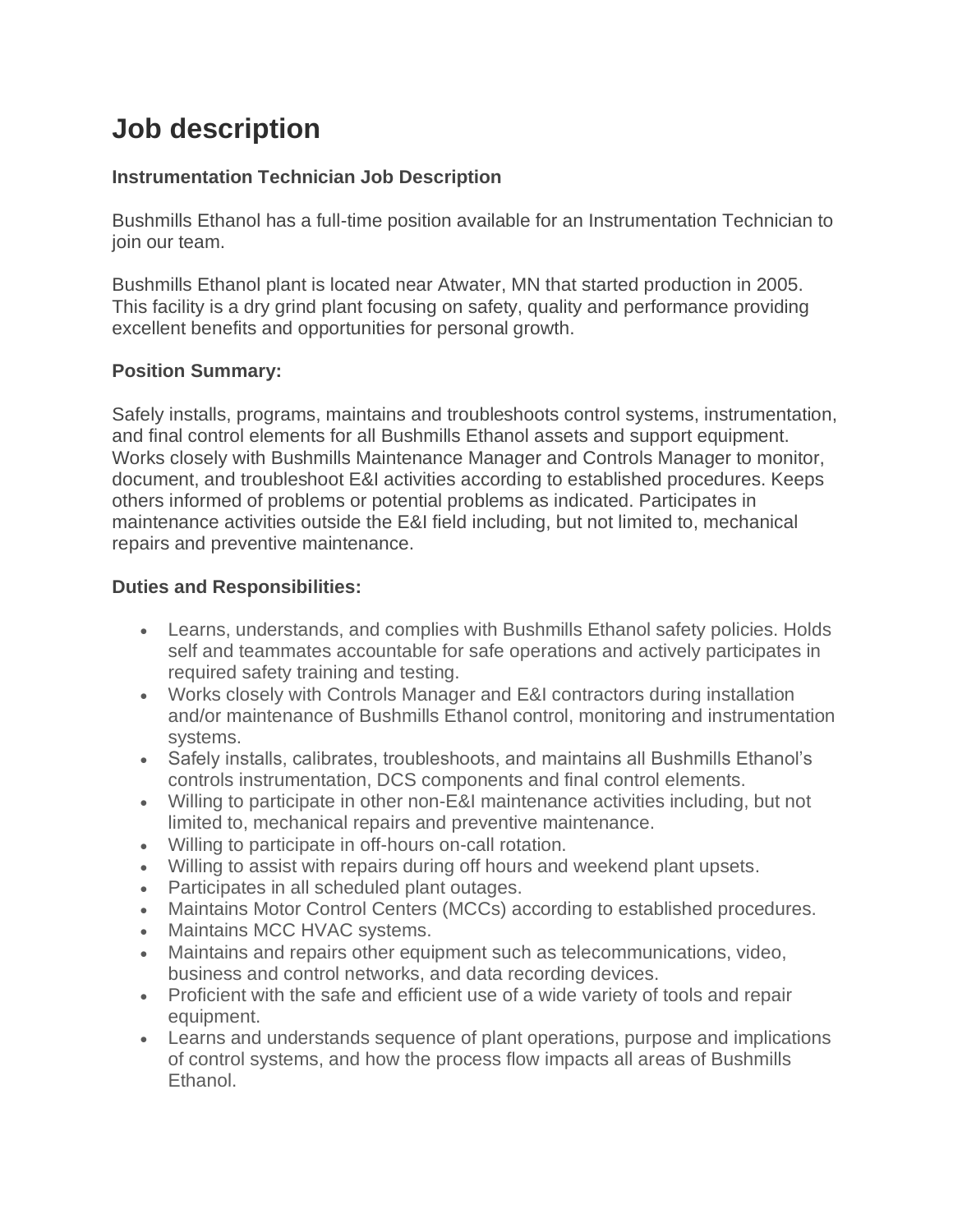- Follows direction of the Maintenance Manager in regard to reliability operations including but not limited to: preventive maintenance, predictive maintenance, corrective maintenance, emergencies, CMMS, problem solving, and personal conduct.
- Demonstrates proficient use of Bushmills CMMS system to document E&I activities, shutdowns, abnormal operations, troubleshooting, PM's and repairs.
- Practices clear communication with teammates and operations regarding E&I situations and plant status at all times.
- Ability to react safely and quickly to problem situations and to directions given by management.
- Performs housekeeping duties required for equipment and grounds according to established procedures.
- Performs special projects and other duties as assigned by management.

#### **Work Relationships:**

- Reports directly to the Maintenance Manager.
- Works closely with the Controls Manager.
- Works with Reliability Technicians, Operations, Laboratory and other plant employees on a regular basis.
- Regular interaction with contractors and vendors.

## **Required Skills & Abilities:**

- Must possess a valid driver's license.
- Accurate and efficient troubleshooting skills
- Effective Communication
- Proficient with the use of computers and handheld devices.
- Familiar with calibration instruments and basic hand tools
- Must be able to work both independently and as a team member, multi-task effectively, and maintain a clean and organized workplace.

## **Education & Experience:**

- Requires at least a high school education or equivalent.
- Instrumentation technician program, diploma or degree
- Experience with instrumentation and communication protocols.
- Experience with DCS and PLC systems.
- Previous Reliability Maintenance experience

## **Physical Requirements:**

- Lift up to 50 lb. to chest height, and move several feet.
- Ability to climb stairs and ladders, able to work at heights up to 150 ft.
- Ability to work in enclosed areas and confined spaces.
- Ability to work in extended positions